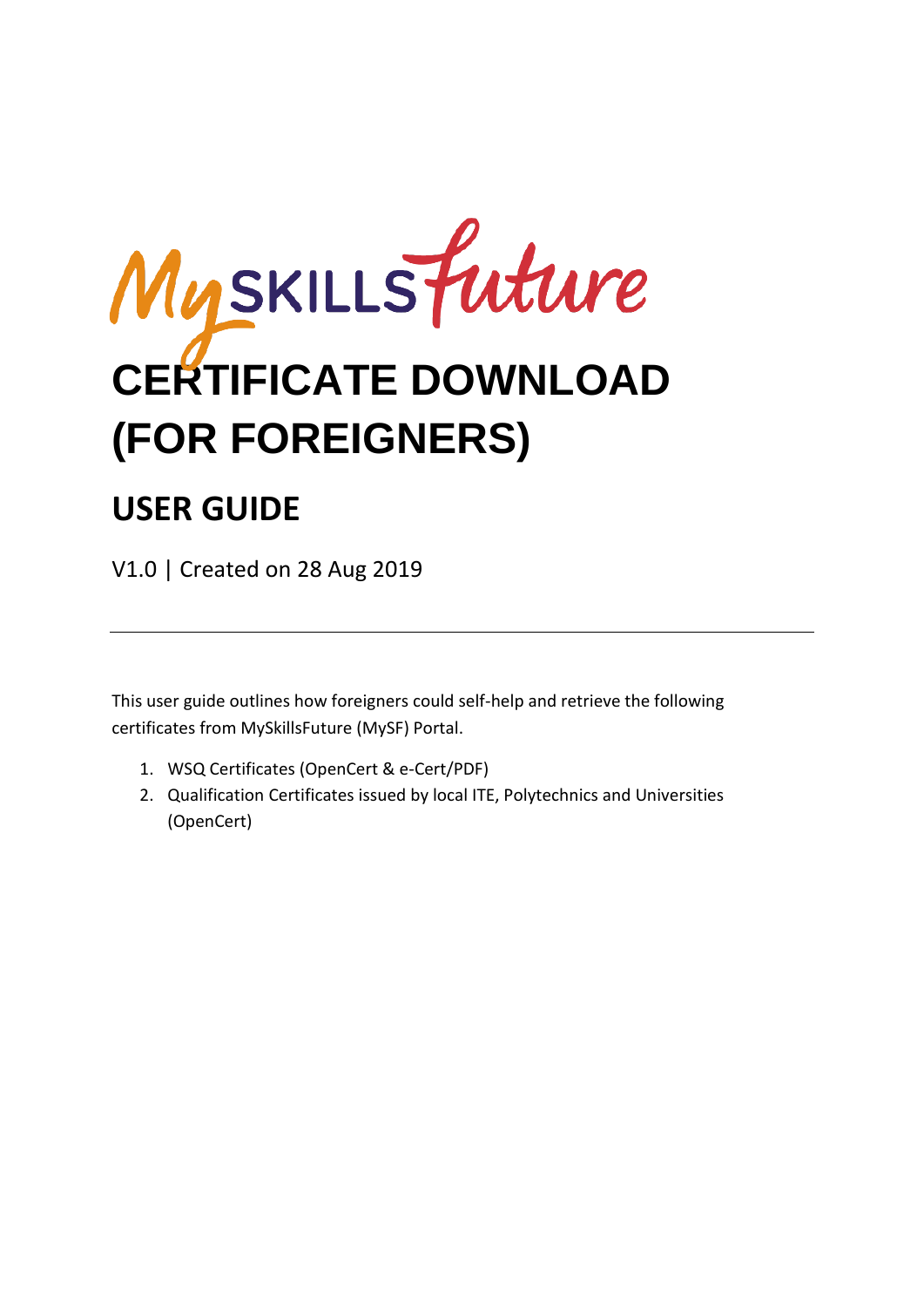## **A. Download of WSQ Certificates**

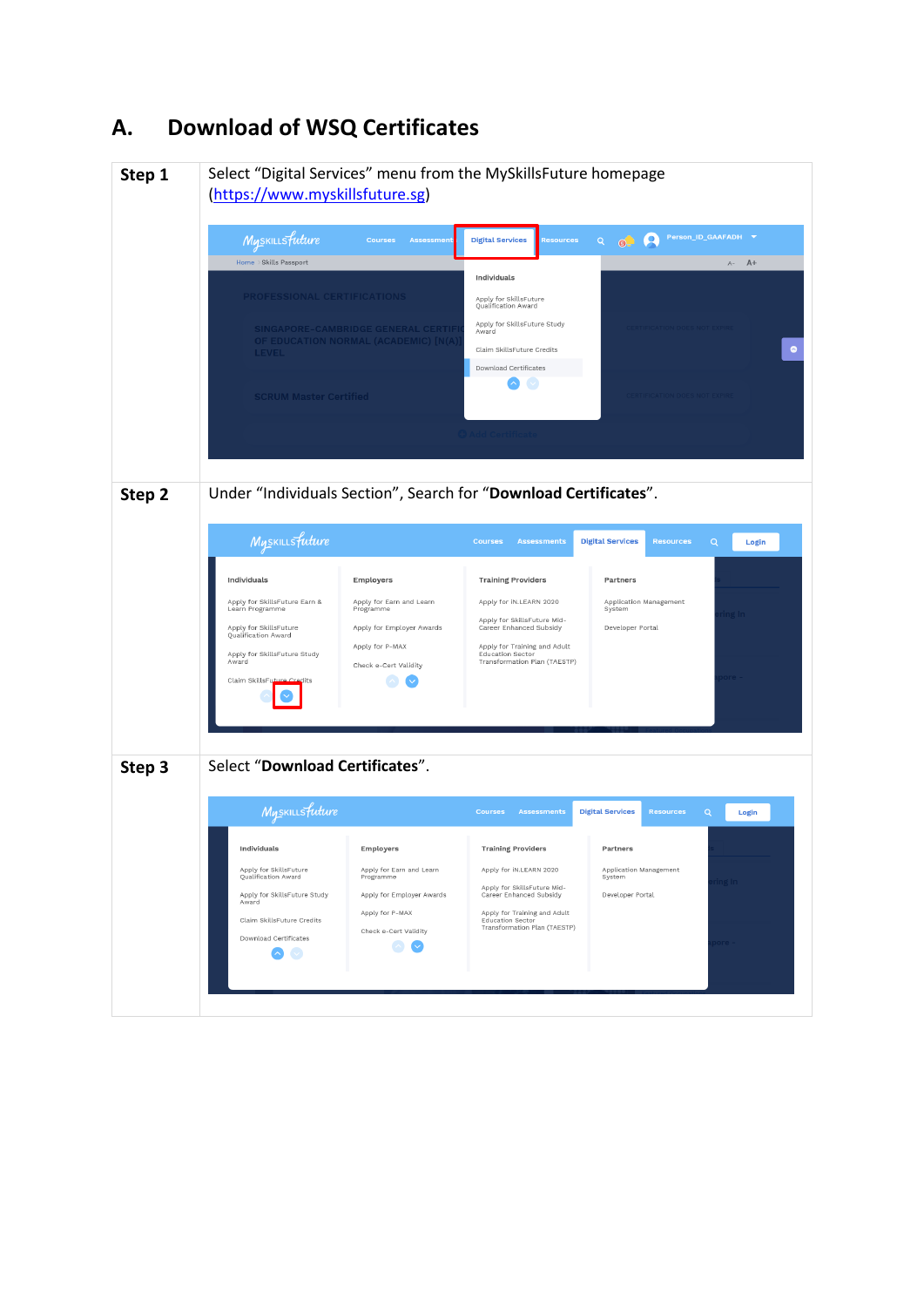| Step 4 | Click on "No Portal ID"                                                                                                                                                                                             |                                                                                              |  |
|--------|---------------------------------------------------------------------------------------------------------------------------------------------------------------------------------------------------------------------|----------------------------------------------------------------------------------------------|--|
|        | <b>Individual Login</b><br>Singapore Citizens & Permanent Residents<br>SingPass<br>If you do not have a SingPass account or have<br>forgotten your password, click here.<br>Foreigners<br>Portal ID<br>No Portal ID |                                                                                              |  |
| Step 5 | Enter "ID Types", "ID number" and click on "Next".                                                                                                                                                                  |                                                                                              |  |
|        | Note:<br>For ID Types <sup>1</sup> :<br>Select "Previous NRIC / FIN" for ex-Singaporean or FIN-holder<br>a.<br>b.                                                                                                   | Select "Passport Number/Foreign ID" for foreign passport or identification                   |  |
|        | Myskillsfuture<br><b>Courses</b><br>Home > Download Certificates                                                                                                                                                    | <b>Assessments</b><br><b>Digital Services</b><br><b>Resources</b><br>Q<br>Login<br>$A - A +$ |  |
|        | Help us identify you<br><b>ID Type</b><br>Previous NRIC / FIN                                                                                                                                                       | <b>ID Number</b>                                                                             |  |
|        |                                                                                                                                                                                                                     | <b>Next</b>                                                                                  |  |
| Step 6 | Select the either one of the following Certificate Types.<br><b>WSQ Qualification</b><br>$\bullet$<br>WSQ Statement of Attainment                                                                                   |                                                                                              |  |
|        | <b>Certificate Information</b><br><b>ID Type</b><br>Passport Number / Foreign ID<br><b>Certificate Type</b>                                                                                                         | <b>ID Number</b><br>S1234567f                                                                |  |
|        | Select One                                                                                                                                                                                                          | <b>Back</b>                                                                                  |  |
|        |                                                                                                                                                                                                                     |                                                                                              |  |

**.** 

 $<sup>1</sup>$  This should be the identification registered with the institution at the time of your study.</sup>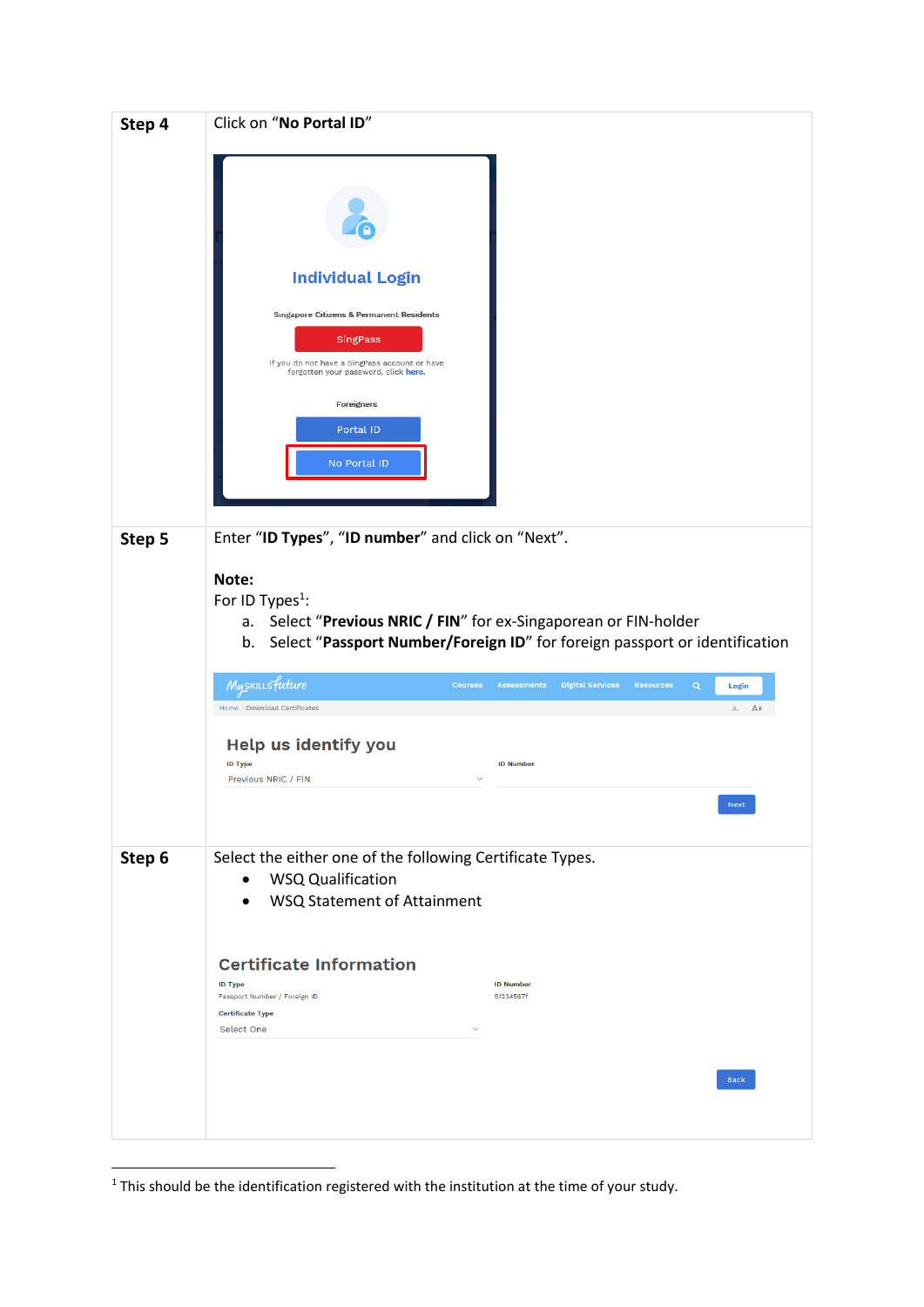| Step 7 | Enter "Year of Attainment", "Institution UEN", Captcha characters and click on<br>"Find Cert". |                                                   |                           |                          |   |
|--------|------------------------------------------------------------------------------------------------|---------------------------------------------------|---------------------------|--------------------------|---|
|        | <b>Certificate Information</b>                                                                 |                                                   |                           |                          |   |
|        | <b>ID Type</b>                                                                                 | <b>ID Number</b>                                  |                           |                          |   |
|        | Passport Number / Foreign ID                                                                   | S1234567f                                         |                           |                          |   |
|        | <b>Certificate Type</b><br><b>WSQ Qualification</b>                                            |                                                   | <b>Year of Attainment</b> |                          | ఆ |
|        | <b>Institution UEN</b><br>Search for Institution UEN here 0                                    |                                                   |                           |                          |   |
|        |                                                                                                |                                                   |                           |                          |   |
|        | Type the characters you see below.                                                             |                                                   |                           |                          |   |
|        | Can't see the image? Click on the button below to refresh.                                     |                                                   |                           |                          |   |
|        | 35796<br>ø                                                                                     |                                                   | Clear                     |                          |   |
|        |                                                                                                |                                                   |                           |                          |   |
|        |                                                                                                |                                                   |                           |                          |   |
|        |                                                                                                |                                                   |                           | Find Cert<br><b>Back</b> |   |
|        |                                                                                                |                                                   |                           |                          |   |
|        | Note:                                                                                          |                                                   |                           |                          |   |
|        | The Institution UEN refers to the UEN of the Assessment Centre. If you are unsure,             |                                                   |                           |                          |   |
|        | please check back with your Training Provider.                                                 |                                                   |                           |                          |   |
|        |                                                                                                |                                                   |                           |                          |   |
| Step 8 | Matched results will be displayed. Click on "Download" to download to your                     |                                                   |                           |                          |   |
|        | computer.                                                                                      |                                                   |                           |                          |   |
|        | 4 record(s) found                                                                              |                                                   |                           |                          |   |
|        | Certificate                                                                                    | Institution                                       | Cert ID                   | <b>Action</b>            |   |
|        |                                                                                                |                                                   |                           |                          |   |
|        | Workplace Literacy AND<br>Numeracy                                                             | SINGAPORE UNIVERSITY OF<br><b>SOCIAL SCIENCES</b> | MF-COM-102E-1             | Download                 |   |
|        |                                                                                                |                                                   |                           |                          |   |
|        | Workplace Literacy AND<br>Numeracy                                                             | SINGAPORE UNIVERSITY OF<br><b>SOCIAL SCIENCES</b> | MF-PEC-101E-1             | Download                 |   |
|        |                                                                                                |                                                   |                           |                          |   |
|        | Workplace Literacy AND                                                                         | Institute for Adult Learning                      | TAE-HRM-                  | Download                 |   |
|        | Numeracy                                                                                       | (IAL)                                             | $3035 - 1.1 - 1$          |                          |   |
|        | Workplace Literacy AND<br>Numeracy                                                             | Institute for Adult Learning<br>(IAL)             | TAE-LDD-3008-1.1          | Download                 |   |
|        |                                                                                                |                                                   |                           |                          |   |

**Tips :** To view downloaded OpenCert, drag & drop it into the OpenCert Viewer (at [https://opencerts.io\)](https://opencerts.io/).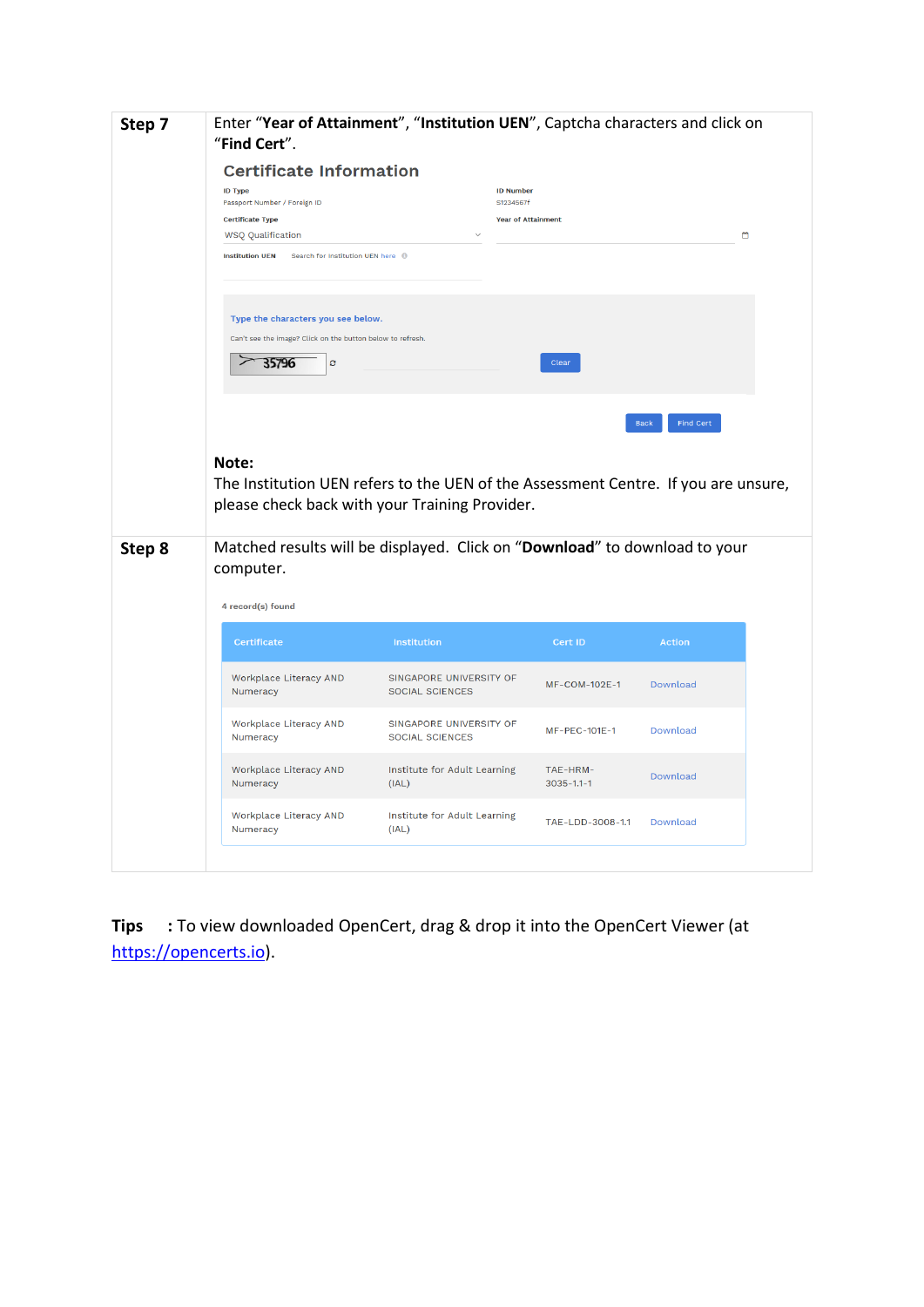## **B. Download of Qualification Certificates issued by local ITE, Polytechnics and Universities**

| Step 1 | Select "Digital Services" menu from the MySkillsFuture homepage<br>(https://www.myskillsfuture.sg)<br>Myskillsfuture<br>Home > Skills Passport<br><b>PROFESSIONAL CERTIFICATIONS</b><br><b>LEVEL</b><br><b>SCRUM Master Certified</b>                                         | <b>Courses</b><br><b>Assessment</b><br>SINGAPORE-CAMBRIDGE GENERAL CERTIF<br>OF EDUCATION NORMAL (ACADEMIC) [N(A)                 | <b>Digital Services</b><br><b>Resources</b><br>Individuals<br>Apply for SkillsFuture<br>Qualification Award<br>Apply for SkillsFuture Study<br>Award<br>Claim SkillsFuture Credits<br>Download Certificates                                       | Q<br>Q<br>$\Theta$ <sup>-</sup>                                                             | Person_ID_GAAFADH V<br><b>RTIFICATION DOES NOT EX</b> | $A+$<br>$A-$<br>$\bullet$ |
|--------|-------------------------------------------------------------------------------------------------------------------------------------------------------------------------------------------------------------------------------------------------------------------------------|-----------------------------------------------------------------------------------------------------------------------------------|---------------------------------------------------------------------------------------------------------------------------------------------------------------------------------------------------------------------------------------------------|---------------------------------------------------------------------------------------------|-------------------------------------------------------|---------------------------|
| Step 2 | Under "Individuals Section", Search for "Download Certificates".<br>Myskillsfuture<br>Individuals<br>Apply for SkillsFuture Earn &<br>Learn Programme<br>Apply for SkillsFuture<br>Qualification Award<br>Apply for SkillsFuture Study<br>Award<br>Claim SkillsFut<br>Credits | Employers<br>Apply for Earn and Learn<br>Programme<br>Apply for Employer Awards<br>Apply for P-MAX<br>Check e-Cert Validity       | <b>Assessments</b><br><b>Courses</b><br><b>Training Providers</b><br>Apply for IN.LEARN 2020<br>Apply for SkillsFuture Mid-<br>Career Enhanced Subsidy<br>Apply for Training and Adult<br><b>Education Sector</b><br>Transformation Plan (TAESTP) | <b>Digital Services</b><br>Partners<br>Application Management<br>System<br>Developer Portal | $\alpha$<br><b>Resources</b>                          | Login<br>ing In<br>ore    |
| Step 3 | Select "Download Certificates".<br>Myskillsfuture<br>Individuals<br>Apply for SkillsFuture<br>Qualification Award<br>Apply for SkillsFuture Study<br>Award<br>Claim SkillsFuture Credits<br>Download Certificates                                                             | Employers<br>Apply for Earn and Learn<br>Programme<br>Apply for Employer Awards<br>Apply for P-MAX<br>Check e-Cert Validity<br>N, | <b>Courses</b><br><b>Assessments</b><br><b>Training Providers</b><br>Apply for IN.LEARN 2020<br>Apply for SkillsFuture Mid-<br>Career Enhanced Subsidy<br>Apply for Training and Adult<br><b>Education Sector</b><br>Transformation Plan (TAESTP) | <b>Digital Services</b><br>Partners<br>Application Management<br>System<br>Developer Portal | <b>Resources</b><br>Q                                 | Login<br>ing In           |
| Step 4 | If you are a current student or graduating cohort, who holds a valid Portal ID, please go<br>to the next step. Otherwise, skip and go to Step 7.                                                                                                                              |                                                                                                                                   |                                                                                                                                                                                                                                                   |                                                                                             |                                                       |                           |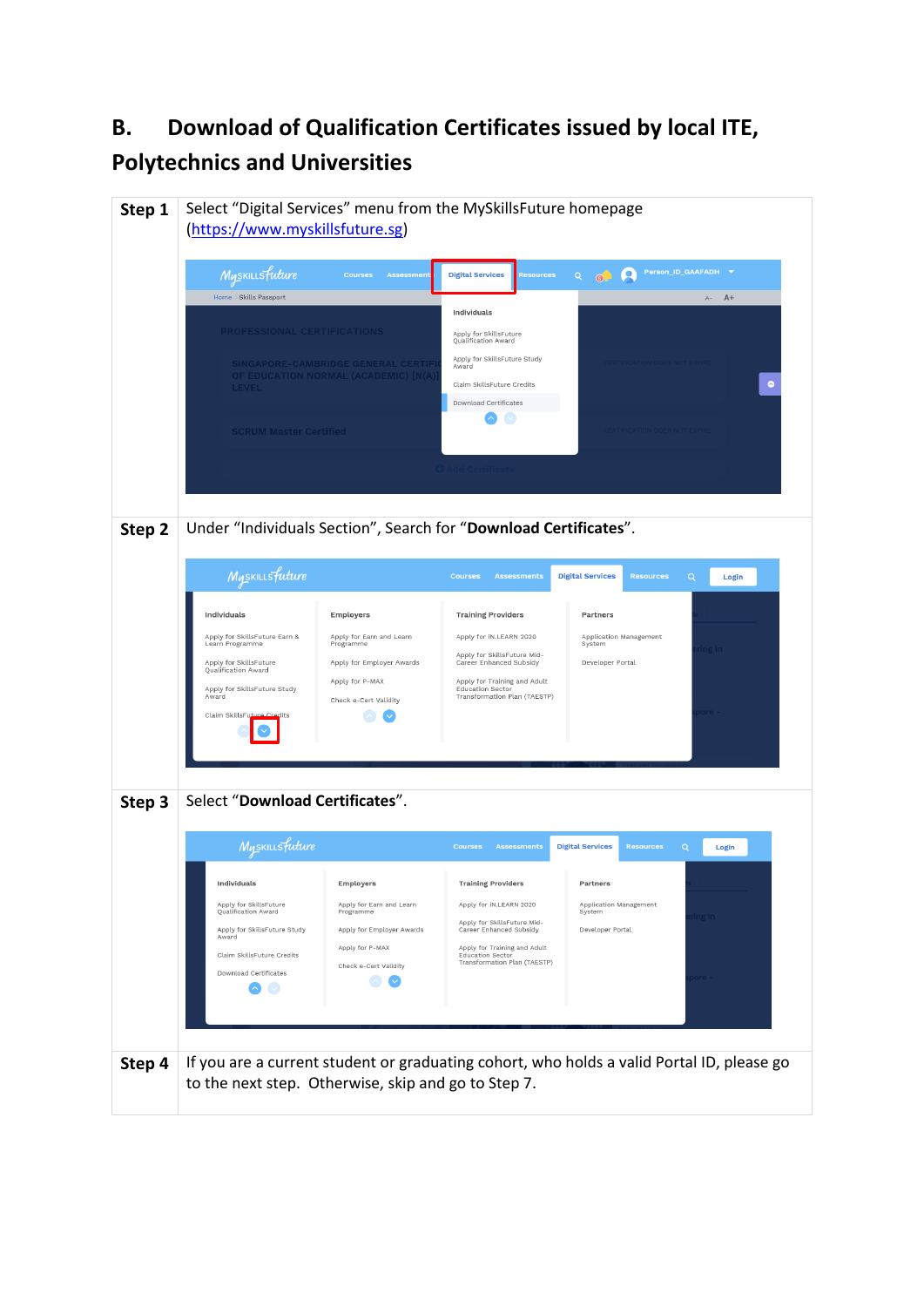| Step 5 | For Foreigner who holds a valid Portal ID<br>Click on "Portal ID" and login with your Portal ID & password.                                                                                                                                                                                                                                                                                                                                                                                                                                                                                                                                                                                                                                                                                                                                                        |
|--------|--------------------------------------------------------------------------------------------------------------------------------------------------------------------------------------------------------------------------------------------------------------------------------------------------------------------------------------------------------------------------------------------------------------------------------------------------------------------------------------------------------------------------------------------------------------------------------------------------------------------------------------------------------------------------------------------------------------------------------------------------------------------------------------------------------------------------------------------------------------------|
| Step 6 | Go to "Profile" and link up your Portal ID with your social account. (This is to allow you<br>to use your social login to retrieve your certificates after your Portal ID expires.)<br><b>Profile</b><br>Use Myinfo<br>Personal Information<br>Email Address<br>Preferred Name<br>Person_ID_CEDDCGA<br>linatan@mysf.com.sg<br>Contact Information<br>Select<br>Number<br>Country<br>Primary Contact<br>Singapore<br>Drag and drop the social media icon to link it to your MySkillsFuture profile<br>in<br><b>Preference Settings</b><br>Preferred Industries<br>Please select<br>Other Interests<br>Add your interest<br>Preferred Content. (Please drag and drop as you pick. Select in order of your preference with no. 1 being the most preferred.)<br>Courses<br>Assessments<br><b>Industry News</b><br>Contents<br>Events<br><b>Discard Changes</b><br>Save |
|        | Skip to Step 12.                                                                                                                                                                                                                                                                                                                                                                                                                                                                                                                                                                                                                                                                                                                                                                                                                                                   |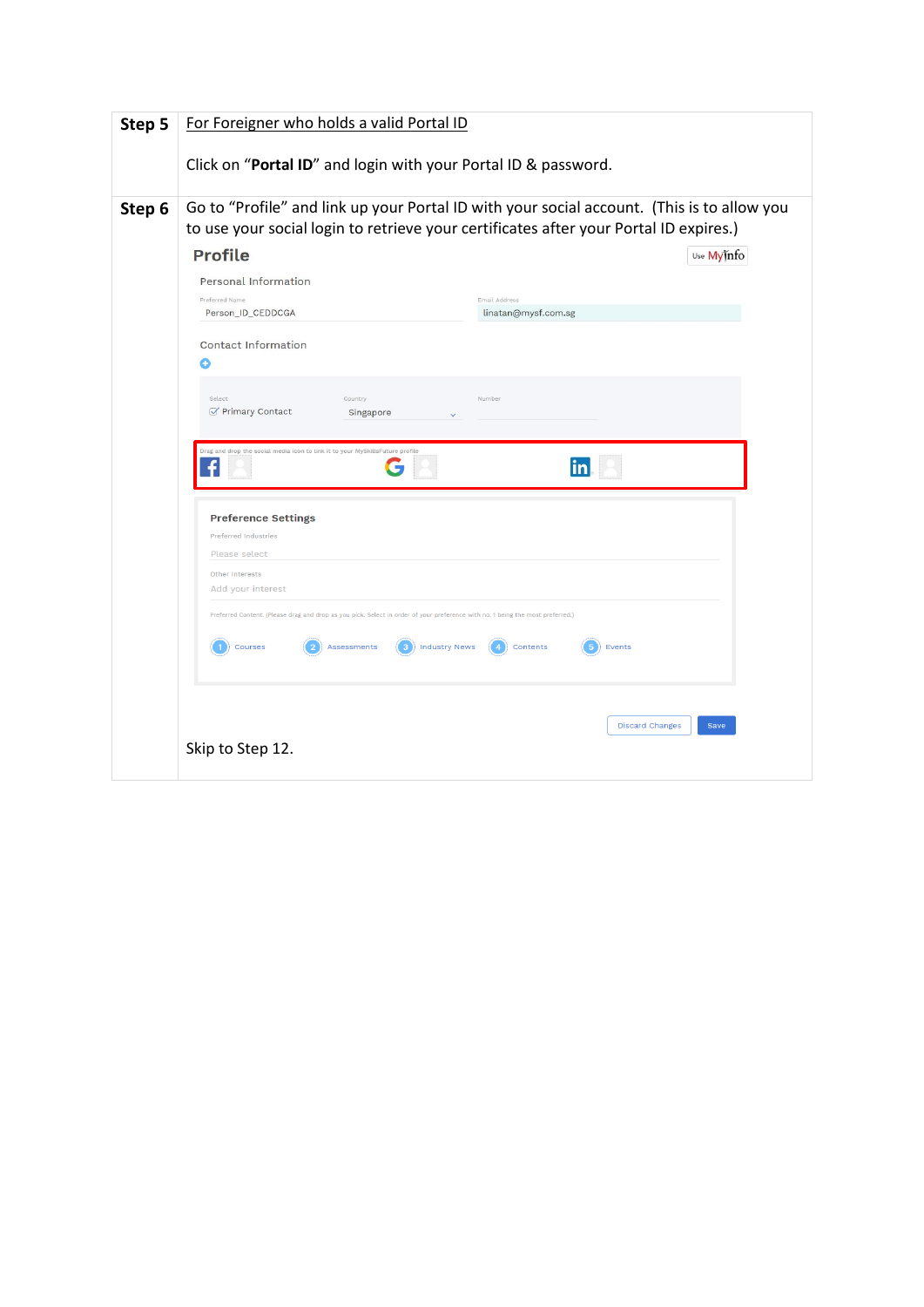| Click on "No Portal ID"<br><b>Individual Login</b><br>Singapore Citizens & Permanent Residents<br>SingPass<br>If you do not have a SingPass account or have<br>forgotten your password, click here.<br>Foreigners |  |
|-------------------------------------------------------------------------------------------------------------------------------------------------------------------------------------------------------------------|--|
|                                                                                                                                                                                                                   |  |
|                                                                                                                                                                                                                   |  |
|                                                                                                                                                                                                                   |  |
|                                                                                                                                                                                                                   |  |
|                                                                                                                                                                                                                   |  |
|                                                                                                                                                                                                                   |  |
| Portal ID                                                                                                                                                                                                         |  |
| No Portal ID                                                                                                                                                                                                      |  |
|                                                                                                                                                                                                                   |  |
| Enter "ID Types", "ID number" and click on "Next".<br>Step 8                                                                                                                                                      |  |
| Note:<br>For ID Types <sup>2</sup> :                                                                                                                                                                              |  |
| Select "Previous NRIC / FIN" for ex-Singaporean or FIN-holder<br>C.                                                                                                                                               |  |
| d. Select "Passport Number/Foreign ID" for foreign passport or identification                                                                                                                                     |  |
| Myskillsfuture<br><b>Digital Services</b><br><b>Courses</b><br><b>Assessments</b><br><b>Resources</b><br>Q<br>Login                                                                                               |  |
| Home > Download Certificates<br>A- A+                                                                                                                                                                             |  |
| Help us identify you<br><b>ID Type</b><br><b>ID Number</b>                                                                                                                                                        |  |
| Previous NRIC / FIN<br>Next                                                                                                                                                                                       |  |

**.** 

 $2$  This should be the identification registered with the institution at the time of your study.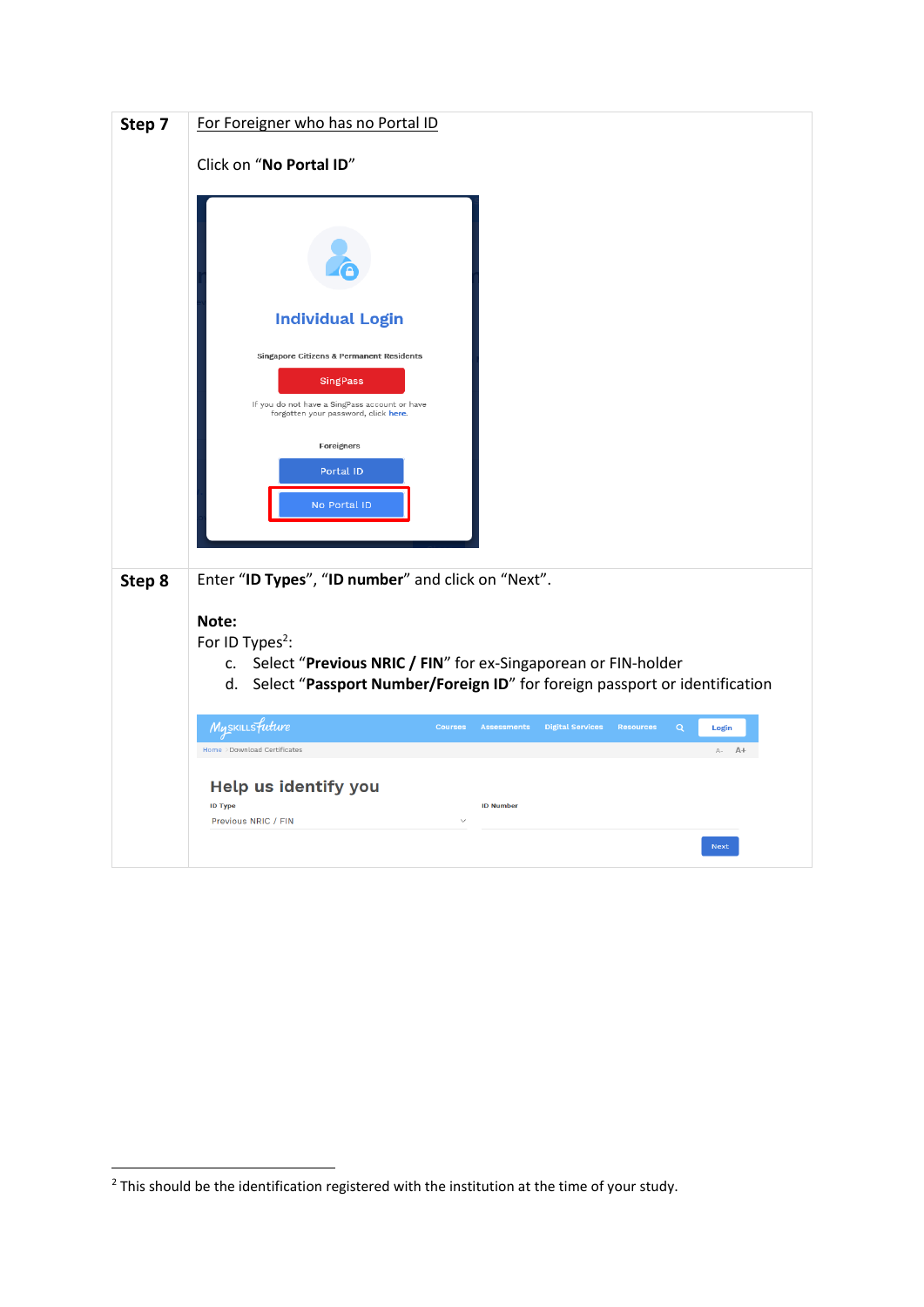| Step 9  | For Foreigners who have Not linked My SF portal to their Social Media Account                                                                                                                                                                                                                                                                                                                                                                                                                               |
|---------|-------------------------------------------------------------------------------------------------------------------------------------------------------------------------------------------------------------------------------------------------------------------------------------------------------------------------------------------------------------------------------------------------------------------------------------------------------------------------------------------------------------|
|         | Enter "Date of Birth", "Student ID / Matriculation Number", "Institution", "Captcha<br>Characters" and click on "Find Cert".<br>Please verify with the following details to retrieve your certificates.<br><b>ID Type</b><br><b>ID Number</b><br>Previous NRIC / FIN<br>S0766854F<br><b>Date of Birth</b><br><b>Student ID / Matriculation Number</b><br>₩<br><b>Institution</b><br>Type the characters you see below.<br>Can't see the image? Click on the button below to refresh.<br>37896<br>ø<br>Clear |
|         | <b>Find Cert</b><br><b>Back</b>                                                                                                                                                                                                                                                                                                                                                                                                                                                                             |
| Step 10 | Select the 'Social media' options to retrieve certificates. (This is to allow you to use<br>your social login to retrieve your certificates subsequently.)<br>We found your certificates!<br>Please link your account to a social account to<br>retrieve your certificates easily in the future.<br><b>Social Media Accounts</b><br>f)<br>Facebook<br>G<br>Google<br>$\mathbf{in}$<br>LinkedIn<br>Skip to Step 12                                                                                           |